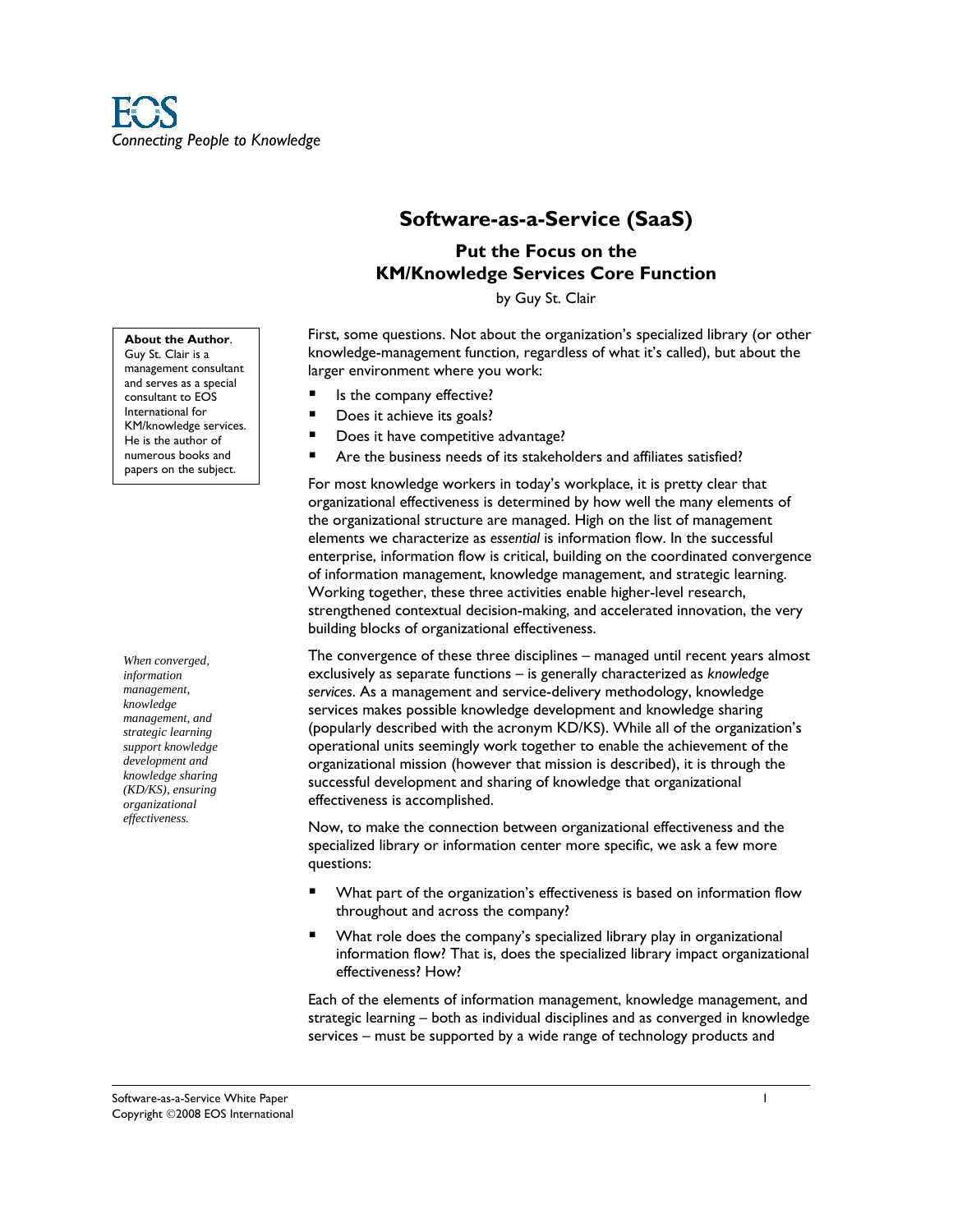*SaaS has an immediate attraction: companies and organizations can acquire software applications by subscription and outsource the management of the software infrastructure to the SaaS vendor.* 

*The tasks for managing knowledge services are difficult, and information professionals must use methodologies and applications that are the least demanding and most cost-effective for their needs.* 

services. With the development of practical and affordable technology during the last thirty years or so, all organizations have been able to increase and enhance information flow, most obviously through the development and installation of software applications that meet the needs of the organization's many knowledge workers (and often external customers and associates as well). As a result, companies and organizations are always on the look-out for more efficient and cost-effective ways for dealing with software issues (acquisition, costs, security, up-grades, etc.). When one comes along that seems to have the answers – or some of the answers – we take notice.

Such has been the case with Software-as-a-Service (SaaS). The growth and development of SaaS has been a significant development in the delivery of software applications. Indeed, SaaS is a distribution system that some have characterized as a "revolution" in information technology. Just two years ago, Bill Gates of Microsoft was quoted in an article in *The Economist (US)* as referring to SaaS as "the next sea change" in the software business. The same article had other analysts referring to SaaS as a "tectonic shift" in the industry, so there's no question that SaaS is a subject managers want to learn more about. Whether it is a revolution or a natural evolution, SaaS has an immediate attraction: companies and organizations can acquire software applications by subscription and outsource the management of the software infrastructure to the SaaS vendor. That is a very appealing prospect to people who have financial and service-delivery responsibilities in the management community.

#### **Managing Information Flow**

That successful information flow is critical to enterprise success is not a subject for debate. In a study of some 26,000 people in 31 companies described in a recent issue of *Harvard Business Review*, four of the top six "fundamental traits of organizational effectiveness" – that is, traits that enable organizations to be effective in implementing strategy – have to do with information flow. In most organizations, and certainly in organizations in which information professionals and other knowledge professionals are employed to manage the flow of information, knowledge, and strategic learning, employees are required to identify and procure the most efficient and practical means for delivering these services and products. The tasks connected with knowledge services delivery are difficult and the work – sometimes performed through a functional unit such as a specialized library or information center, sometimes in functional units designated in some other fashion – does not permit much leeway in dealing with impediments to the workflow, particularly in terms of the flow of information. As a result, information professionals and their managers are drawn to methodologies and applications that are the least demanding and most cost-effective for meeting their needs.

For these knowledge workers, SaaS is the clear winner in the operational, timemanagement, and financial management sweepstakes. The idea of having an external resource responsible for providing support, training, infrastructure, and security for the software applications their business units require means that information professionals can concentrate their efforts on the work they were hired to do, partnering with their customers and providing them with the information, knowledge, and strategic learning that *the customers* require to do their work. By being able to focus less attention on day-to-day software applications and IT concerns, these information professionals are thus positioned to concentrate on holistic, enterprise-wide opportunities for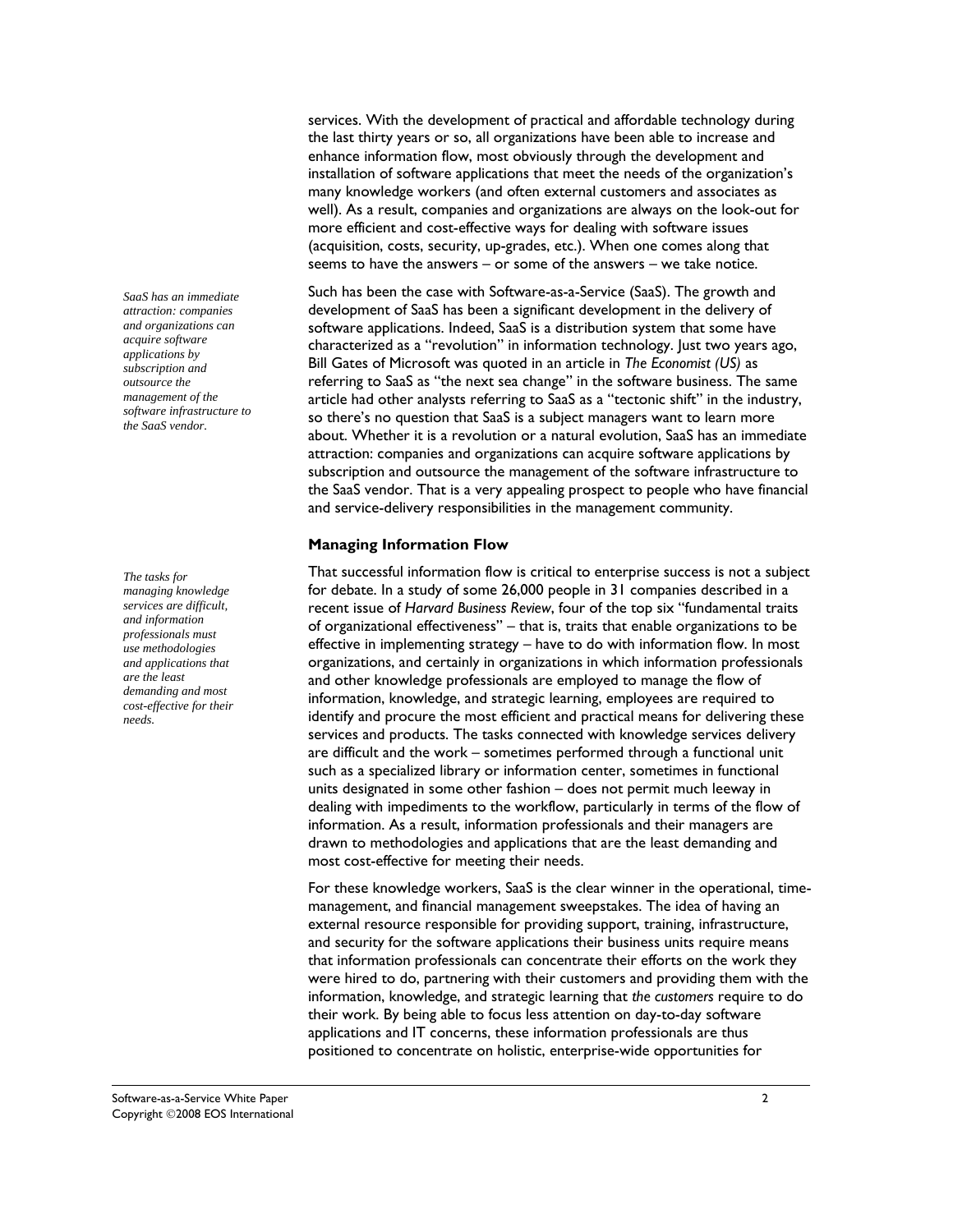partnering and collaboration. When that happens, they can bring their talents as knowledge thought leaders and managers to the larger service sphere. As part of their job, these information professionals – with service-delivery responsibility for knowledge services for the entire organization – must identify and procure the most efficient and practical means for delivering the information, knowledge, and strategic learning their clients require. When they think about software (that is, as managers and knowledge thought leaders in the company), SaaS makes sense.

### **What is SaaS?**

Perhaps the quickest and easiest definition of the Software-as-a-Service model was provided in the article in *The Economist (US)* mentioned earlier: "the delivery of software as an Internet-based service via a Web browser, rather than as a product that must be purchased, installed, and maintained." A more in-depth description comes from the Software and Information Industry Association. Prepared by the association's Executive Council on Software-as-a-Service, the September, 2006 paper characterized the traditional software model as one with large upfront costs and annual support costs requiring hardware deployment, servers, backup and network provisioning. The description also noted that traditional software applications are customizable, with associated costs, and made reference to on-going maintenance and management, which must be provided by the customer.

Contrasted with this description was the Council's clear explanation of the purpose and connected business value for clients moving to the SaaS model:

On-demand, Software-as-a-Service (SaaS) applications are based on a recurring subscription fee and typically are a pay-as-you-go model. … A typical SaaS deployment does not require any hardware and can run over the existing Internet access infrastructure. … The SaaS vendor assumes all the support, training, infrastructure, and security risks in exchange for the recurring subscription fees. The SaaS service model is designed to deliver business applications anywhere, anytime, which in turn requires the SaaS vendor to employ dedicated support teams and staff that make themselves available to customers on short notice. Along with the personnel comes reserve capacity to handle any spikes in usage, outages, or network mishaps and to do this continuously, globally, and securely. Architecturally, the preferred SaaS model is multi-tenant.

In thinking about how SaaS can contribute to management success, J. David Lasher notes that SaaS has been a popular option for small and midsize businesses (SMBs) for a number of years, and the reasons can be seen in his definition. He refers to SaaS as "Web-based software purchased on a subscription basis, allowing an organization to shift almost all technological responsibility to its vendor." Lasher continues with a slightly sardonic twist, noting that "At the theoretical extreme, SaaS requires the customer to do no more that make sure (a) that the end users are getting Web access and (b) that the vendor is getting paid." While the phrasing of that particular definition might be considered somewhat too specific, there's no doubt that there are advantages in defining SaaS as Lasher does when he states that SaaS can be a "compelling option" if the general need is for process standardization, data centralization, and the like.

*SaaS is simply an acronym for Softwareas-a-Service, the process in which a third party (usually a vendor) assumes all risk for providing the software application to the enterprise or organization.* 

*SaaS is popular with small and midsize business functions because the vendor has responsibility for managing the technology.*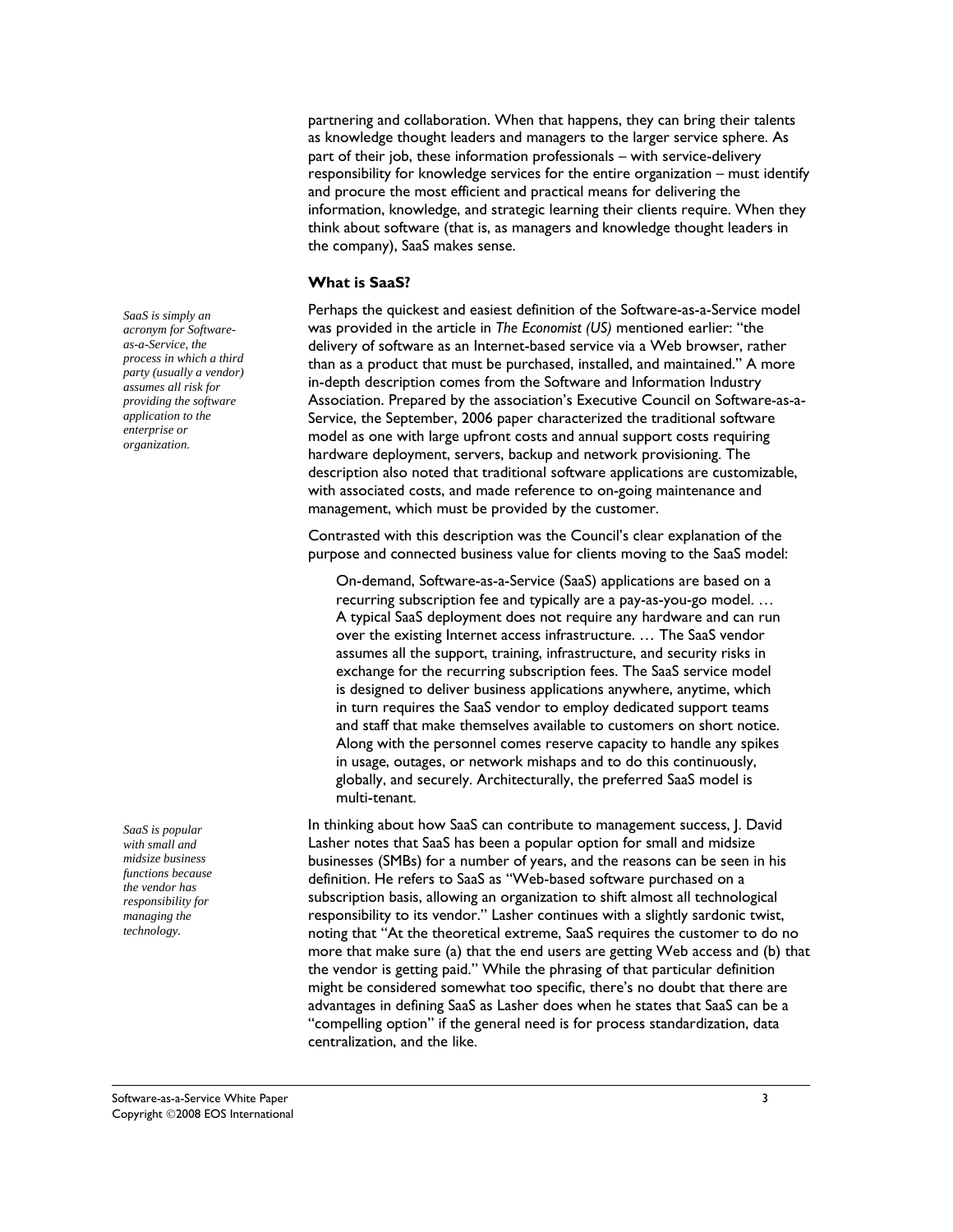*The specialist librarian's core business is to serve as the organization's knowledge thought leader, not to manage back-office operations.* 

For information professionals who manage specialized libraries in the corporate, medical, legal, government, and other fields of research, the attributes associated with these definitions practically dictate the terms of reference when they are looking for software solutions. Since many specialized libraries are – almost by definition – small operations (with many of them managed as one-person or "solo" libraries), and since the knowledge workers operating these libraries are far too busy with providing knowledge services for their users, their managers, and the larger body of stakeholders and affiliated persons demanding their attention, the ability to minimize their "back-office" work (*e.g.*, developing database standards with the organization's IT department) becomes an important objective. For these specialist librarians, their core business is to function as the organization's knowledge thought leaders, to work with users to provide professional assistance as the users pursue their goals in research, contextual decision-making, and innovation. Dealing with the technical issues of building databases and catalogs is *not* their core business, and they are better able to do what they are hired to do if the distractions of that process are left to the specialists who excel at it. Some 27 years ago, EOS International came to their rescue. Today, the EOS SaaS model fits right into the scheme of things for busy specialist librarians. As Tony Saadat, EOS International's President and CEO puts it, "Our service philosophy begins with asking clients, 'How can we help you do your work?' For them, dealing with IT issues is not their core business. We take care of that for them."

## **The Road to SaaS**

Obviously the history of SaaS is a brief one, and it is still evolving. There seems to be general agreement that SaaS started to appear on the scene in the late 1990s, and Brad Kenney, writing in *Industry Week* in September, 2007, dates SaaS to about 1999, when Salesforce.com, a provider of customer relationship management (CRM) solutions, kicked off the SaaS sector. CRM was a natural place to begin, according to some industry analysts, and the strong connections between CRM and SaaS seem to have continued successfully.

For some, including David Greschler and Tim Mangan, the first signs of SaaS began to show up about 1998, with the emergence of the Application Service Provider (ASP). These vendors provided IT services for companies (usually SMBs) for which a sizeable investment in information technology was not particularly feasible, or desired. As a general rule, the software was bought and licensed by the user and that had become a major distinction when SaaS entered the picture. With SaaS, as Judith Lamont in *KMWorld* describes the service, "providers of SaaS applications are renting, to multiple customers, software that they own and maintain."

Bryant Duhon, too, picks up on the connections with the customer base to distinguish between the ASP model and SaaS. The former, he writes, "is still a one-to-one customized solution delivered to a single customer over the Internet … SaaS is one implementation of software running for everyone, [meaning that] as soon as new functionality is added, it's available to all customers." Duhon credits SpringCM (an enterprise content management company) with a slightly more focused definition for SaaS:

… a software delivery model, wherein a common code base is maintained in a multi-tenant instance. Customer configurations and connections sit in a layer above the core code and the complete

*SaaS providers rent one implementation of software to multiple customers – when new functionality is added, it is available to all customers.*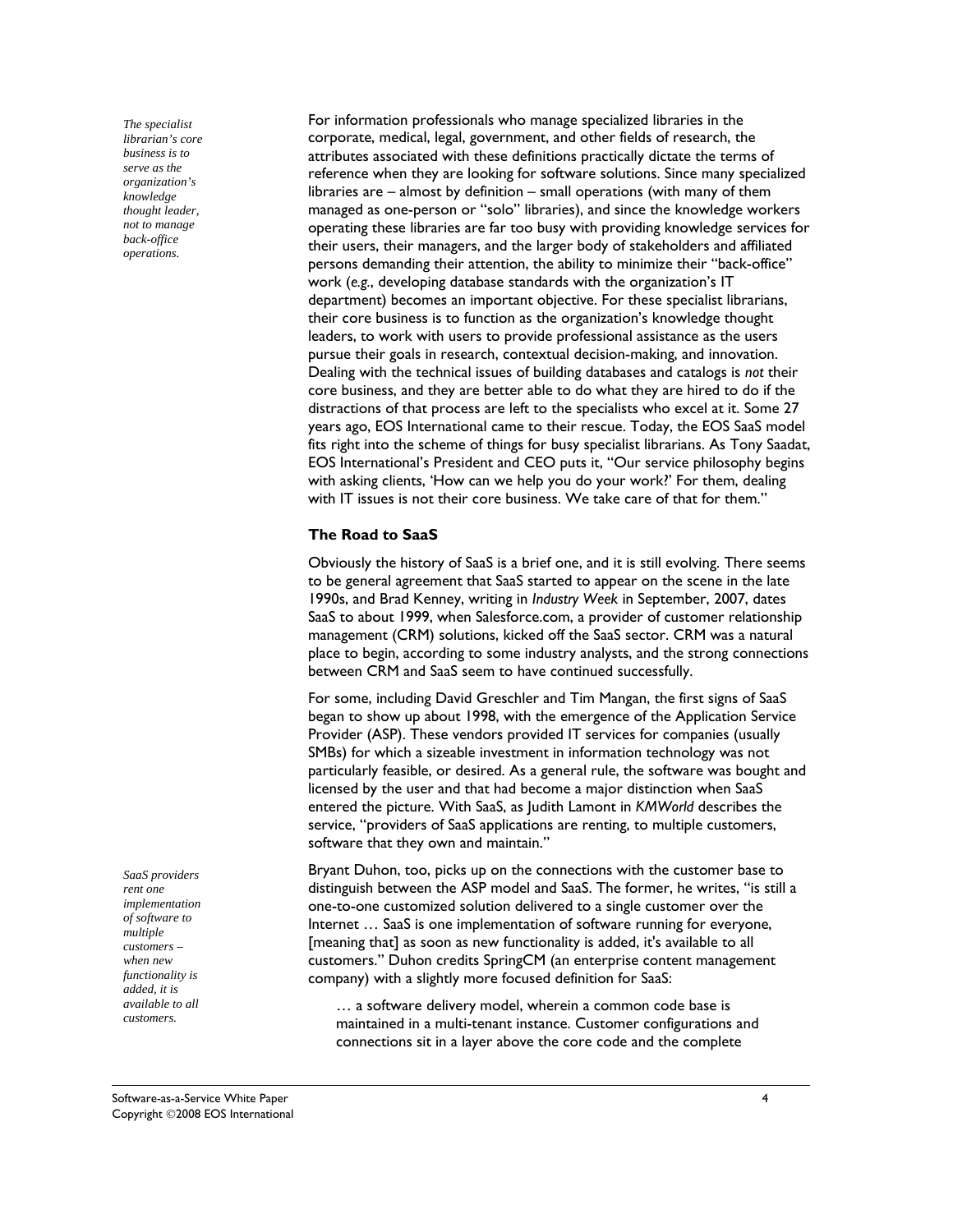operation – development, deployment/hosting, maintenance, and upgrades – is provided by the software developer as a service and often priced as a subscription.

As it turned out, during this same timeframe – loosely from the late 1990s to the present – other conditions fell into place, making it likely that a workable solution like SaaS would find enthusiastic followers. Three in particular set the stage for SaaS in the specialized library or information center:

- 1. the development of an interest in the larger management community for outsourcing the IT function
- 2. the rise of services science as a management and career focus, and
- 3. the development of the digitized library as the operational standard and the transition from the traditional print collection as a resource for business and research.

As company leaders began to think about how they were investing in IT and what they were getting for their investment, the idea of outsourcing IT began to be talked about. Not in so many words, of course, and certainly not with any sense that the inherent capacity-building features of an organization's IT infrastructure should be replaced with any immediate action. Still, we began to see the beginnings of the "commoditization of IT," to use Nicholas G. Carr's phraseology. In a provocative article that led many IT experts and vendors to thinking more seriously about their future, Carr pointed out that once the Internet came along the commoditization of IT had a "perfect delivery channel for generic applications." Carr even found appropriate analogies to make the picture even clearer to managers who might not be giving much thought to the role of IT in their organizations. "More and more," Carr wrote:

…companies will fulfill their IT requirements simply by purchasing feebased "Web services" from third parties – similar to the way they currently buy electric power or telecommunications services. Most of the major business technology vendors, from Microsoft to IBM, are trying to position themselves as IT utilities, companies that will control the provision of a diverse range of business applications over what is now called, tellingly, "the grid" … the upshot is ever greater homogenization of IT capabilities as more companies replace customized applications with generic ones.

In this environment, it soon became clear that even if an organization was not outsourcing its entire IT operation, certain applications – especially those related to a particular operational function that had its own experts in place to handle service delivery – could acquire function-specific applications that would relieve them of dealing with technical issues that were, truth to tell, out of their purview. Given a quick route to a generic tool that could meet their needs, the service-delivery professionals in these operational functions (including of course an organization's specialized library or knowledge services center) could now concentrate on their primary work, and not worry about matters in which other people (their own service providers and vendors) had the required expertise.

In a parallel development, thinkers and leaders in career planning, higher education, and a number of corporations and government agencies began to give attention to a new field of study. Christened "services science" by some of these interested pioneers, this "hybrid" discipline – as it was called by Steve

*The Internet is ideal for delivering generic applications. Using the Web, clients can purchase software just as they purchase any other utility.*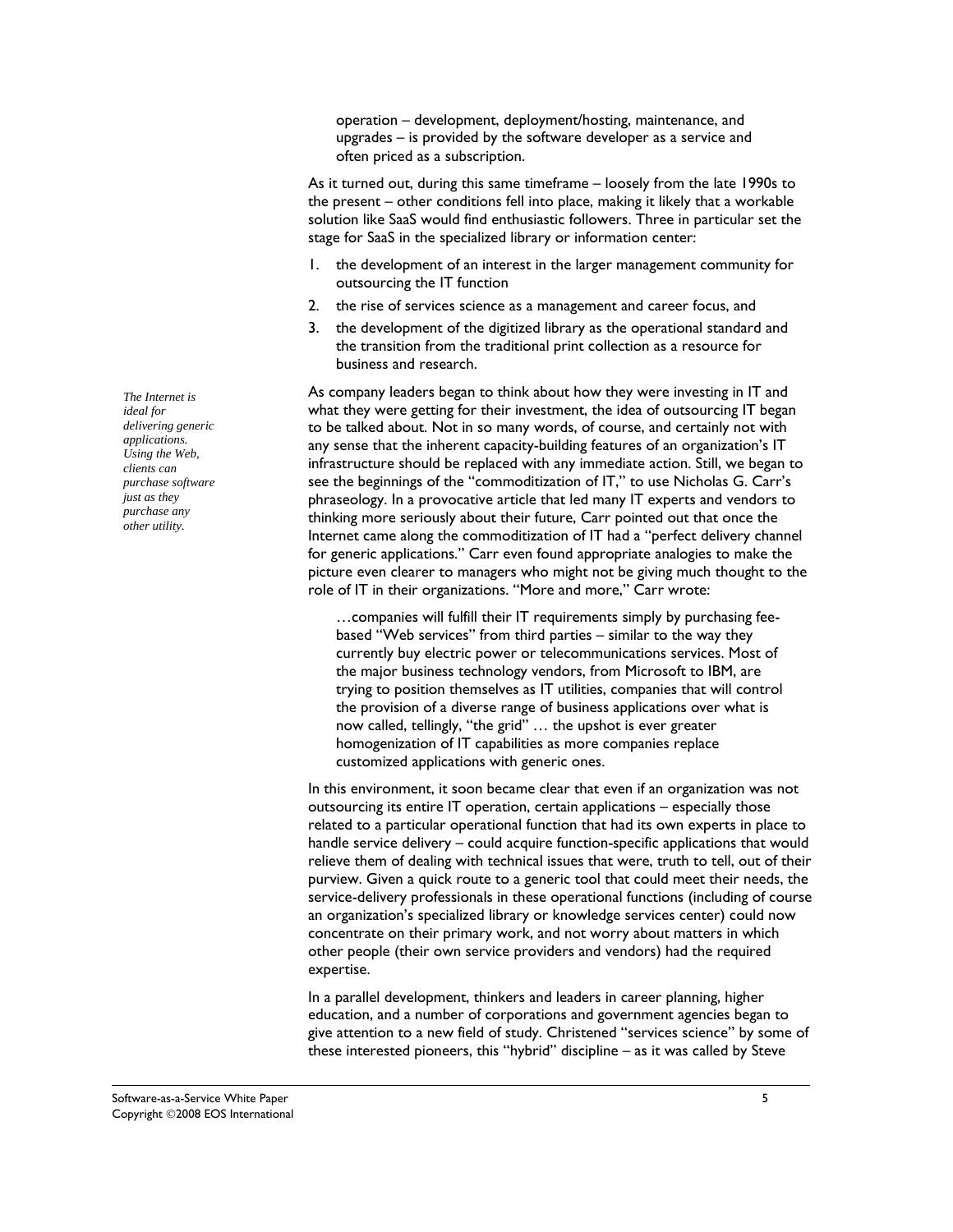*Services science – as a discipline or career focus – brings quality and an emphasis on excellence to workers in the 75% of the economy that provides service delivery.* 

*Most research takes place in the digital environment – the first search is for materials captured in the digital format, either born digital or digitized from other formats.* 

Lohr in an article in *The New York Times* – seeks "to use technology, management, mathematics, and engineering expertise to improve the performance of service businesses like transportation, retailing, and health care – as well as service functions like marketing, design, or customer service that are also crucial in manufacturing industries." Picking up on a good thing, universities and colleges began to experiment with courses and research programs and to explore an academic approach to the subject. As a result, businesses and organizations began to give serious attention to services science, connecting it to their ability to sustain competitive advantage and to continue to provide the level of services their customers require or, for our purposes here, that of departments or specific functional units.

Indeed, since the service sector of the economy has become such an important factor in the overall economy of most Western countries (as much as 75% in the U.S., according to some estimates) and is expected to rise significantly at the global level, it might be that leaders recognizing the need for attention to services sciences are not pioneers at all, but merely realists and good business people. They understand that any branch of society and its economy that represents such large numbers can benefit from study and further education, and that it makes sense to provide ways for the people who provide services to provide *better* services.

In this environment, it can certainly be argued that the development of SaaS is an important step in the effort to provide better service delivery, and with the availability of SaaS as a means for permitting service providers in a specialized library or information center to concentrate on their primary work, its adoption is definitely a step in the right direction. In his report for *Business Week*, Paul Horn documents the key driver for services science, the "intersection," he calls it, of business and IT. Horn suggests that the new discipline brings together work in such fields as computer science, operations research, industrial engineering, management sciences, and social and legal sciences, in order to develop the skills required in a services-led economy. These match well the thinking that supports the management of a specialized library, and bodes well for further attention and collaboration as information professionals seek service delivery enhancement in their own area of expertise.

To bring the consideration of SaaS nearer  $-$  and quite naturally  $-$  to the domain of the specialized library, the growth and now nearly ubiquitous digital library provides a logical link for information professionals. The argument that most research takes place in the digital environment is no longer being made. It is the accepted way of doing business. For specialized libraries, information and knowledge services centers, or any other knowledge-related business unit, the fact of the matter is that colleagues seeking information, knowledge, or strategic learning for research purposes, for better contextual decision-making, or to accelerate innovation are going to search first for materials that have been captured in digital format, either born digital or digitized from other formats.

This is not to disdain or dismiss print materials and other media, and serious searching begins (or should begin) with the premise that the process is unprejudiced with respect to format. Nevertheless, the ease of access to digitized information and the time constraints that come with many search activities build a strong case for the digital library. We now define the digital library as a library or (for our purposes) a specialized library or other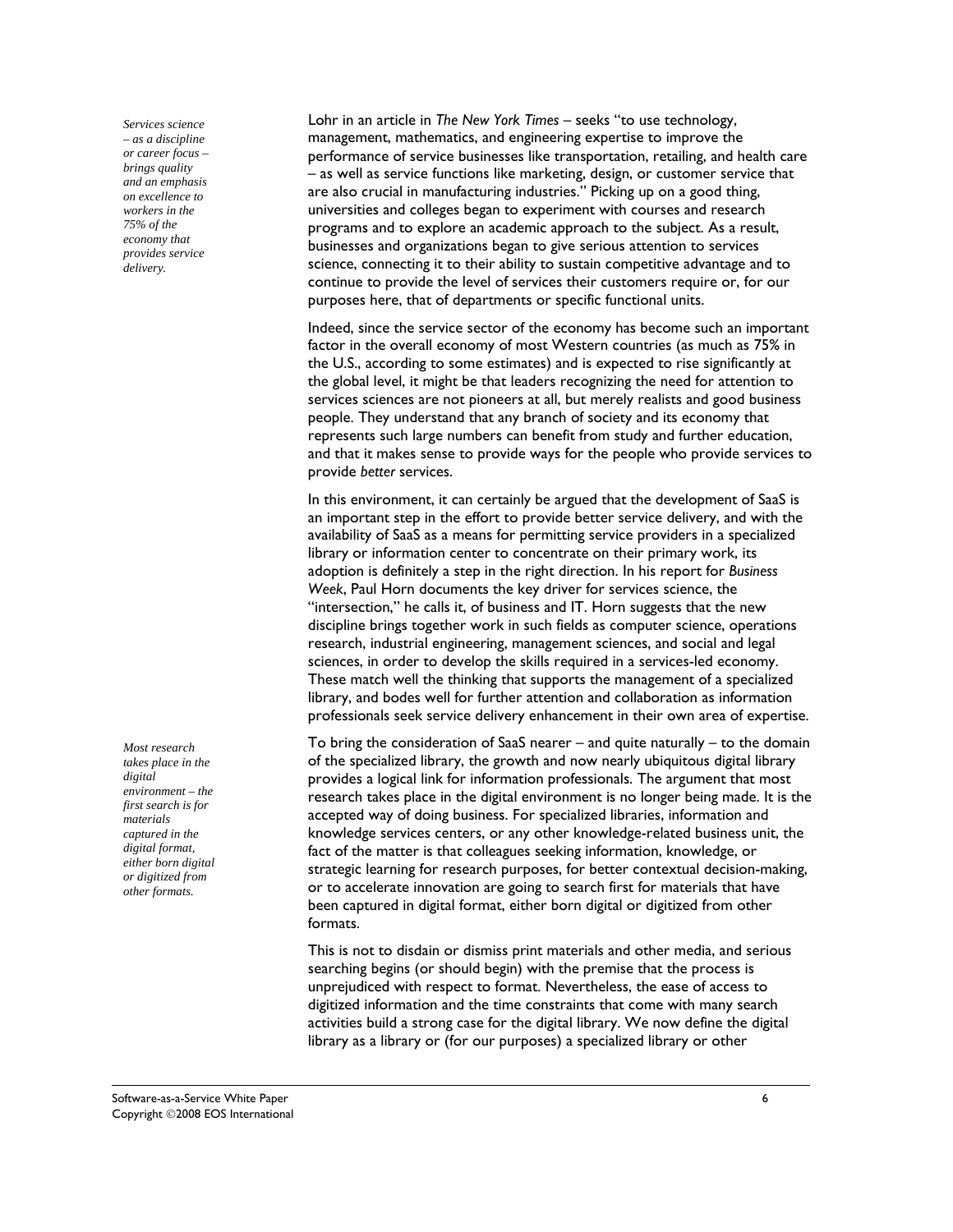*The digital library is a specialized library or other knowledge-related business unit in which content is stored in digital format and access to the content is through computers.* 

*SaaS vendors can provide broad and inclusive software applications, to ensure that both structured and unstructured materials – in multiple formats – can be managed for highest-level service delivery.* 

knowledge-related business unit of an enterprise in which collections and materials are stored in digital formats (that is, not in print or other non-digital media). This digitized information, knowledge, and strategic learning content is accessed through computers.

For information professionals with management and service-delivery responsibility in specialized libraries and similar functional units, the construct proposed by Winston Tabb, Dean of University Libraries at Johns Hopkins University (and attributed to him by Sayeed Choudhury in his study of digital libraries) can be particularly useful. Tabb has stated that libraries are built on three pillars: collections, services, and infrastructure. If we think about the objectives managers of specialized libraries are seeking to achieve, we can readily conclude that most customers of the specialized library benefit from the excellence of service delivery offered through SaaS. The availability of digitized collections, with content delivered through an electronic infrastructure, and with service delivery levels established and provided by specialist librarians and information professionals all add up to an operational function that works. In linking together the technical and the personal in digital libraries, specialist librarians and their customers find themselves in a win-win situation and, not unintentionally, one that benefits the larger enterprise and its leaders as well.

In the real world, of course, the appeal of SaaS becomes even stronger as we recognize that there are (and will continue to be for some time to come) specialized libraries and information centers that are in what might referred to as a state of transition. These functional units are moving toward the digital library framework, and their collections, services, and infrastructure are expected to be – at some point in time – primarily digital. Nevertheless, they continue to house print materials, often large and important collections of hard-copy materials, and these books, periodicals, and special collections must be managed. Of course these libraries benefit from the advent of SaaS as a delivery method. Additionally, for these customers vendors must provide a broader and more inclusive software application, a product that matches management tools for traditional and structured collections with linked products for handling any variety of unstructured materials in multiple formats, making them available to the customers of the specialized library whenever and wherever they are needed. EOS International continues to be the leader here, and with its EOS.Web product, connected at the service-delivery level with such product modules as EOS.Web KnowledgeBuilder, the company provides total integration services for its clients, regardless of format, medium, or even location of the materials being managed.

These influences – considerations about outsourcing IT, the rise of services science, and society's collective enthusiasm for the digital library – all seem to have come together with SaaS. Jeffrey M. Kaplan has noted that as the delivery framework was developed, SaaS providers began to work with a new design paradigm, which he identified as the multi-tenant application and data architecture. This model, which Kaplan then connects with "pay-as-you-go" or subscription pricing, permits clients to purchase applications and data storage as needed. Such has been the case with EOS International and its EOS.Web application, hosted at the EOS Global Data Center via the popular EOS e-Library Service®. Even before the SaaS acronym had been created, EOS International was selling its system in what would became the SaaS model, with EOS owning the software and providing global information access, significant cost reductions, and simplified operations for its clients with its product.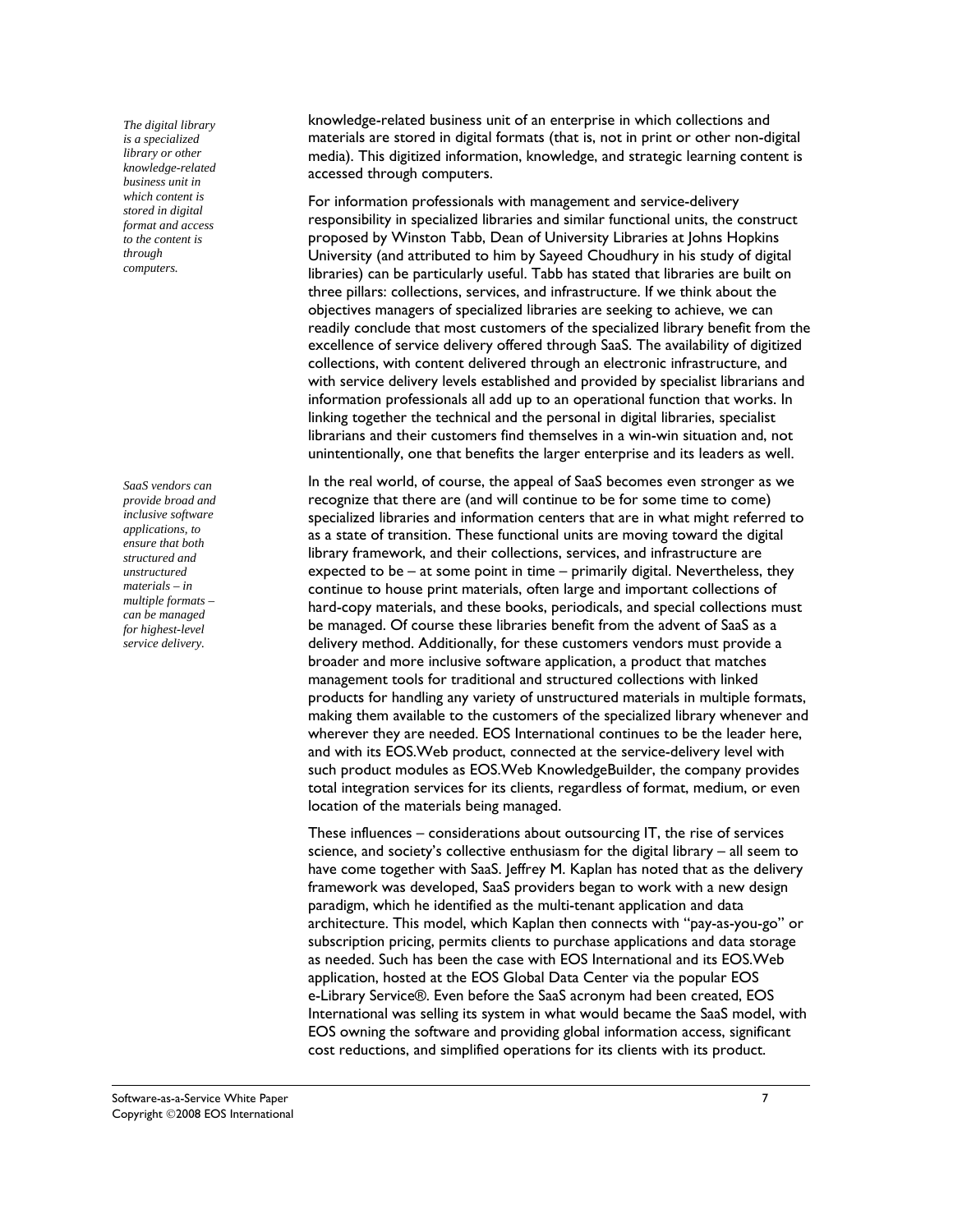## **The Advantages of SaaS**

Those benefits – global access, significant cost reductions, and simplified operations – might seem to add enough functional value to rule out any need for further consideration of SaaS for specialized libraries, but the case can be further strengthened when we look at how these SaaS benefits are realized in some other industries. These benefits naturally fit well into the goals and objectives information professionals seek to achieve in their work, and it is gratifying to note that some of the same concerns are being dealt with in fields that would not necessarily be associated with specialized libraries.

That reference to significant cost reductions, for example, is a good place to start. In his article on SaaS, referred to earlier, Bryant Duhon provides a good list of the cost benefits:

- Lower up-front capital investment in hardware and software
- **Service can be up without the need to add server or any other internal** infrastructure upgrades
- Pay-as-you-go pricing allows quick roll-out and ROI
- Maintenance costs are eliminated, allowing the IT department to focus elsewhere
- Updates to the software (and patches) occur without disrupting the organization

Not surprisingly, these benefits match those of EOS International's clients, and for 27% of EOS clients it is the systematic and timely software upgrades that make SaaS attractive. Similarly, 16.2% of EOS clients have identified costeffectiveness as their primary benefit of the SaaS application delivery model.

Similar benefits are reported by other SaaS users, from different industries. In his description of Colorado Capital Bank's move into the SaaS picture some five years ago, Brian Fonseca reports that the company's success with SaaS has been so strong that the Castle Rock-based financial institution now makes use of more than 30 hosted applications, accounting for 60% to 70% of the financial institution's software library. The cost reductions can be tied to what was not needed, and Fonseca notes that when bank leaders were considering SaaS, they were impressed with their ability to scale without having to reinvent the IT infrastructure, seeing that savings along as a huge benefit. As the company grew, Fonseca writes, "the company would have had to spend significant amounts of money to bolster firewalls, hire a chief security officer, buy new servers and backup systems, and establish off-site disaster recovery facilities." With SaaS, these are provided by the software vendors, just as they are provided for specialized libraries using EOS International's EOS.Web product and its modules.

The beauty of global information access is another area where EOS International's specialized library clients match those of other industries. In the hospitality industry, SaaS is an increasingly popular model for back-office, property management, and stock control systems. In one example, a company in the U.K. with 26% of its customers in Europe, Africa, and the Middle East provides affordable and reliable remote delivery of point-of-sale and central reservation center support from the company's data center. So too does EOS International provide remote support for its global customers from its two data centers, in Carlsbad, CA and, for clients outside North America, from its data center in the U.K.

*Clients taking advantage of SaaS as a delivery method are not required to reinvent or acquire an IT infrastructure for their specific needs.* 

*Across industries – and particularly effective for specialized libraries – SaaS enables global access, significant cost reductions, and simplified operations for clients.* 

*Using Webbased access, SaaS clients can tap into content from any location at any time.*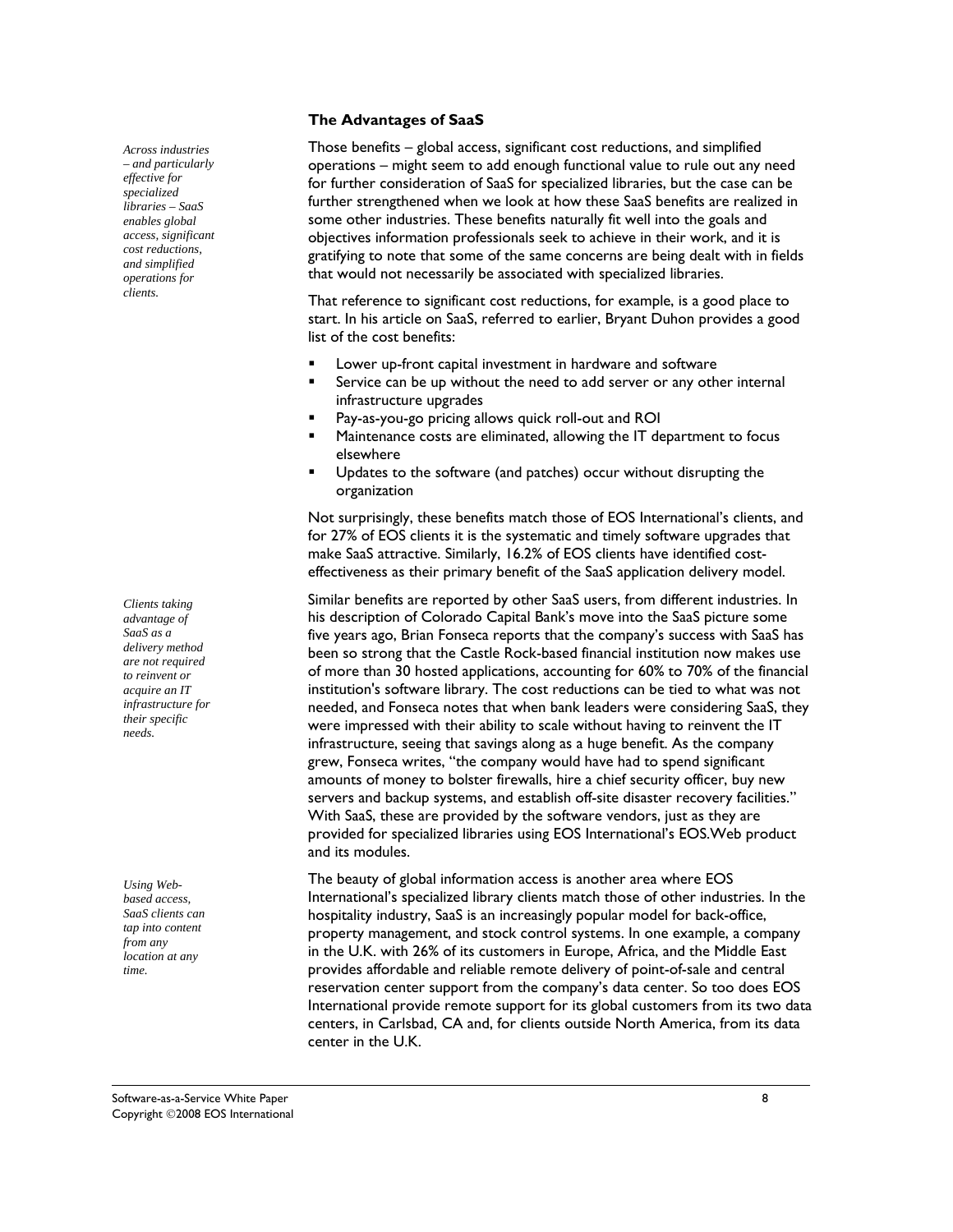*A critical benefit of SaaS is an immediate increase in staff productivity.* 

*The vast majority of SaaS clients are satisfied, are planning to expand their use of SaaS, and expect to recommend SaaS as an applicationdelivery methodology.* 

Simplified operations for clients is a key benefit of SaaS. Particularly for a small business – or a typical specialized library or information center – there is an immediate return on the investment simply because SaaS applications permit the library's employees to be more productive. Equally important, even though personnel numbers may not be reduced (and probably should not be reduced) that increased productivity enables the library to raise the level of service delivery, benefiting new as well as current library customers. An additional benefit – recognized by 40% of the EOS International clients – is that in those organizations where hiring additional staff for the specialized library or information center is problematic, it is possible to manage the library with fewer staff if SaaS is the software delivery method.

Are there concerns and trade-offs? Not really, and certainly not if the vendor has a strong reputation for integrity and fairness in dealing with clients. With some prospective clients, senior management occasionally expresses worries about having a third party responsible for an application's performance, and occasionally an organization (particularly in government agencies) will have issues having to do with security, firewalls, and the like, but these have proved to be minor situations, quickly and easily alleviated. As for concerns about having data outside the organization, Lamont notes that advances in security and the experience of the vendor seems to have taken care of these. In fact, since security is such a core concern of the vendors, they probably have stronger security safeguards in place than many of the clients, particularly if the client is a small organization.

As for fears about any loss of data, with EOS International the company's reputation speaks for itself. EOS International has a record of nearly thirty years of successful client relationship management, and there has never been any loss of data. As for concerns – expressed from time to time in discussions with potential clients – about the long-term financial viability of SaaS providers, again it is not an issue when dealing with established firms, and that has been the case with EOS International as well. In looking at the SaaS market at large, Kaplan in his report notes that "more than 80% of organizations currently using an SaaS solution are satisfied, are planning to expand their use of SaaS, and are willing to recommend SaaS." EOS International, as a SaaS provider, reports the same levels of customer satisfaction and comfort with service delivery. With SaaS applications in corporate, legal, medical, government, and a wide variety of other types of specialized libraries and information centers, such as humanities organizations, associations, research facilities, and the like, EOS International is able to provide security and the assurance of quality and excellence in the delivery of its products.

#### **And the Future of SaaS is…?**

Can we expect SaaS to be the application delivery method of the future? Predictions abound, and they all seem to look in that direction. Not surprisingly, several of the experts' comments reviewed for this paper included forecasting or at least some generalized looking forward with respect to SaaS. While we dare not, in the current economic environment, characterize any future IT-related product or application with terms like "rosy" or "bright," we can take note that almost all the people who speak and write about SaaS do so in very positive terms. Some people are expecting "35% of all new business software" to be deployed and delivered as SaaS by 2012. Another prediction is that 80% of public sector organizations will be using SaaS solutions by the end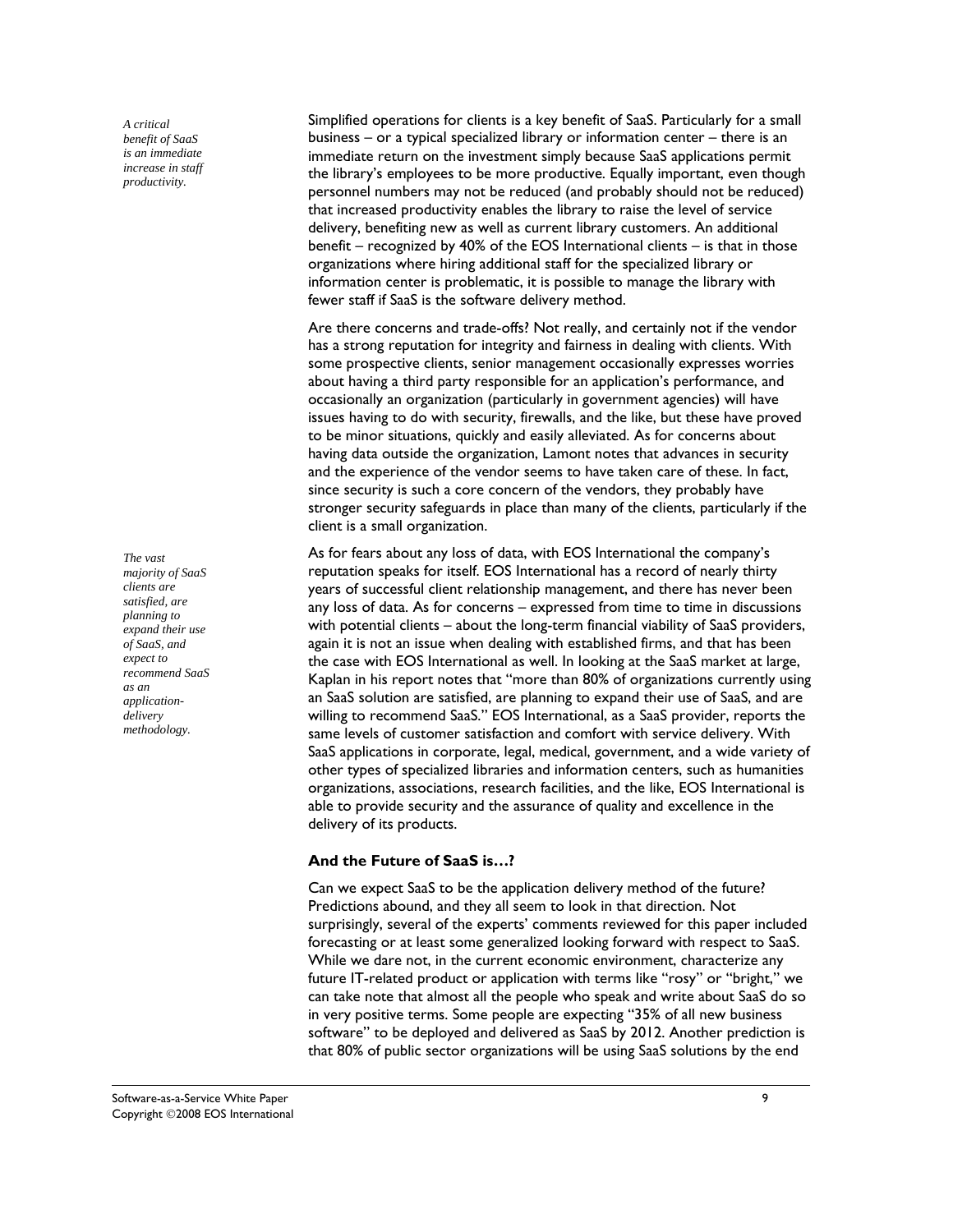*With SaaS, information professionals focus on their core function – connecting people to knowledge.* 

of the decade, and a third crystal ball envisions that one-third of business application software spending will be for SaaS by 2012. As for the amounts that will be spent, one forecaster predicts that 25% of IT professionals will spend nearly a quarter of their applications budgets on SaaS within five years, and another predicts that the SaaS market will be \$19.3B by 2011.

Since this level of speculation is not usually part of their job description, most information professionals with management responsibility for their specialized libraries and information centers are probably not thinking in these "bigpicture" market terms. Nevertheless, they *are* thinking about the products and applications they must use, and as these products and applications get better, become more accepted by the marketplace, and – not so coincidentally – become positioned to provide tangible and realistic ROI for sharing with enterprise management, these information professionals take note. At EOS International, a company committed to customer satisfaction, SaaS continues to be a successful and practical delivery method. For EOS, SaaS is a delivery method that enables their clients – those same information professionals with management responsibility for their specialized libraries – to move beyond the technical day-to-day routine and focus on working with *their* clients, the very people they have been hired to help. As that happens, EOS International is doing what it is there to do: helping its clients do their work, connecting people to knowledge.